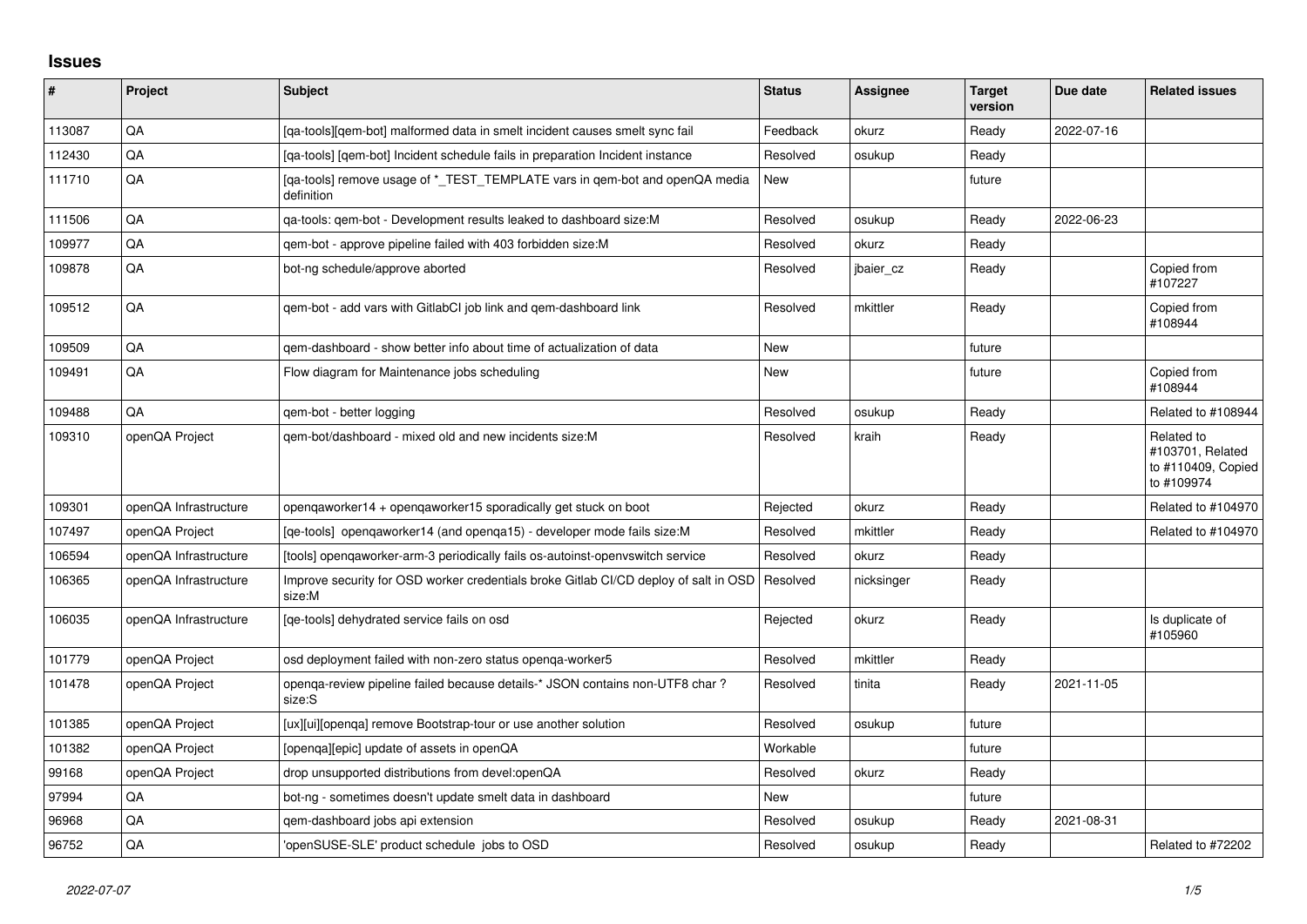| #     | Project                     | Subject                                                                                                                                         | <b>Status</b> | Assignee       | <b>Target</b><br>version | Due date   | <b>Related issues</b>                              |
|-------|-----------------------------|-------------------------------------------------------------------------------------------------------------------------------------------------|---------------|----------------|--------------------------|------------|----------------------------------------------------|
| 96719 | openQA Infrastructure       | recover imagetester with broken filesystem/hardware (was: automatic updates on<br>imagetester don't work and it failed to come up after reboot) | Resolved      | nicksinger     | Ready                    | 2021-10-22 |                                                    |
| 96510 | openQA Project              | job_groups/id` DELETE call can't really work                                                                                                    | Rejected      |                | future                   |            |                                                    |
| 94372 | openQA Project              | [qem][tools] Use GitLab Pages to expose MTUI documentation                                                                                      | New           |                | future                   |            |                                                    |
| 94327 | openSUSE Release<br>Process | [tools][qem] MTUI move downgraded/upgrader/prepare from TestReport to Target                                                                    | Rejected      | okurz          |                          |            |                                                    |
| 93937 | QA                          | [tools][gem] gamapi - incidents can have multiple versions packages                                                                             | New           |                | future                   |            | Blocked by #93934                                  |
| 93934 | QA                          | [tools][qem] template generator - multiple package version in incident                                                                          | Resolved      | jbaier_cz      | Ready                    |            | Blocks #93931,<br>Blocks #93937,<br>Follows #80690 |
| 93931 | QA                          | [tools][qem] MTUI support multiple versions of package in incident                                                                              | Resolved      | osukup         | Ready                    |            | Has duplicate<br>#80690, Blocked<br>by #93934      |
| 92845 | openQA Tests                | [ge-core] test fails in gdb                                                                                                                     | Resolved      |                |                          |            |                                                    |
| 92665 | openQA Project              | Automatically validate code style for python code                                                                                               | Resolved      | osukup         | Ready                    | 2021-06-09 | Related to #93892                                  |
| 91275 | openQA Tests                | [qe-core][qem] test fails in oomath                                                                                                             | Resolved      | dzedro         | QE-Core:<br>Ready        |            |                                                    |
| 91052 | openQA Tests                | [gem] test fails in update install                                                                                                              | Resolved      |                |                          |            |                                                    |
| 80480 | openQA Tests                | [qem] [s390x] test fails in update_minimal                                                                                                      | Resolved      |                |                          |            |                                                    |
| 77980 | openQA Tests                | [ge-core][gem] test fails in install update - curl missing in minimal ltss install?                                                             | Closed        |                |                          |            |                                                    |
| 59028 | openQA Tests                | [gam] test fails in yast ftp server                                                                                                             | Resolved      |                |                          |            |                                                    |
| 57698 | openQA Tests                | [QAM] test fails in gdb                                                                                                                         | Resolved      | apappas        |                          |            | Related to #56969                                  |
| 57563 | openQA Tests                | [QAM] test fails in sysctl02_sh                                                                                                                 | Resolved      |                |                          |            |                                                    |
| 57425 | openQA Tests                | [QAM] [yellow] test fails in coredump collect                                                                                                   | Resolved      | osukup         |                          |            |                                                    |
| 55772 | openQA Tests                | [QAM] test fails in add_update_test_repo                                                                                                        | Resolved      | osukup         |                          |            |                                                    |
| 55694 | openQA Tests                | [QAM]test fails in validate_no_cow_attribute                                                                                                    | Resolved      |                |                          |            |                                                    |
| 54563 | openQA Tests                | [qam] test fails in rpm                                                                                                                         | Resolved      | pdostal        |                          |            |                                                    |
| 54524 | openQA Tests                | [qam][s390x] test fails in reconnect_mgmt_console                                                                                               | Rejected      |                |                          |            |                                                    |
| 52895 | openQA Tests                | [qe-core][qem] [packageinstallation] test fails in update_install                                                                               | Rejected      | zluo           |                          |            |                                                    |
| 51725 | openQA Tests                | [s390x][kvm] test fails in bootloader_zkvm                                                                                                      | Resolved      | pvorel         | QE Kernel<br>Done        |            |                                                    |
| 51659 | openQA Tests                | [QAM] test fails in disk activation                                                                                                             | Resolved      | osukup         |                          |            |                                                    |
| 49631 | openQA Tests                | [gam][functional] test fails in logs_from_installation_system                                                                                   | Rejected      |                |                          |            |                                                    |
| 49505 | openQA Tests                | [QAM] test fails in nautilus_open_ftp                                                                                                           | Rejected      |                |                          |            |                                                    |
| 49421 | openQA Tests                | [functional][u] test fails in docker                                                                                                            | Resolved      | SLindoMansilla |                          |            |                                                    |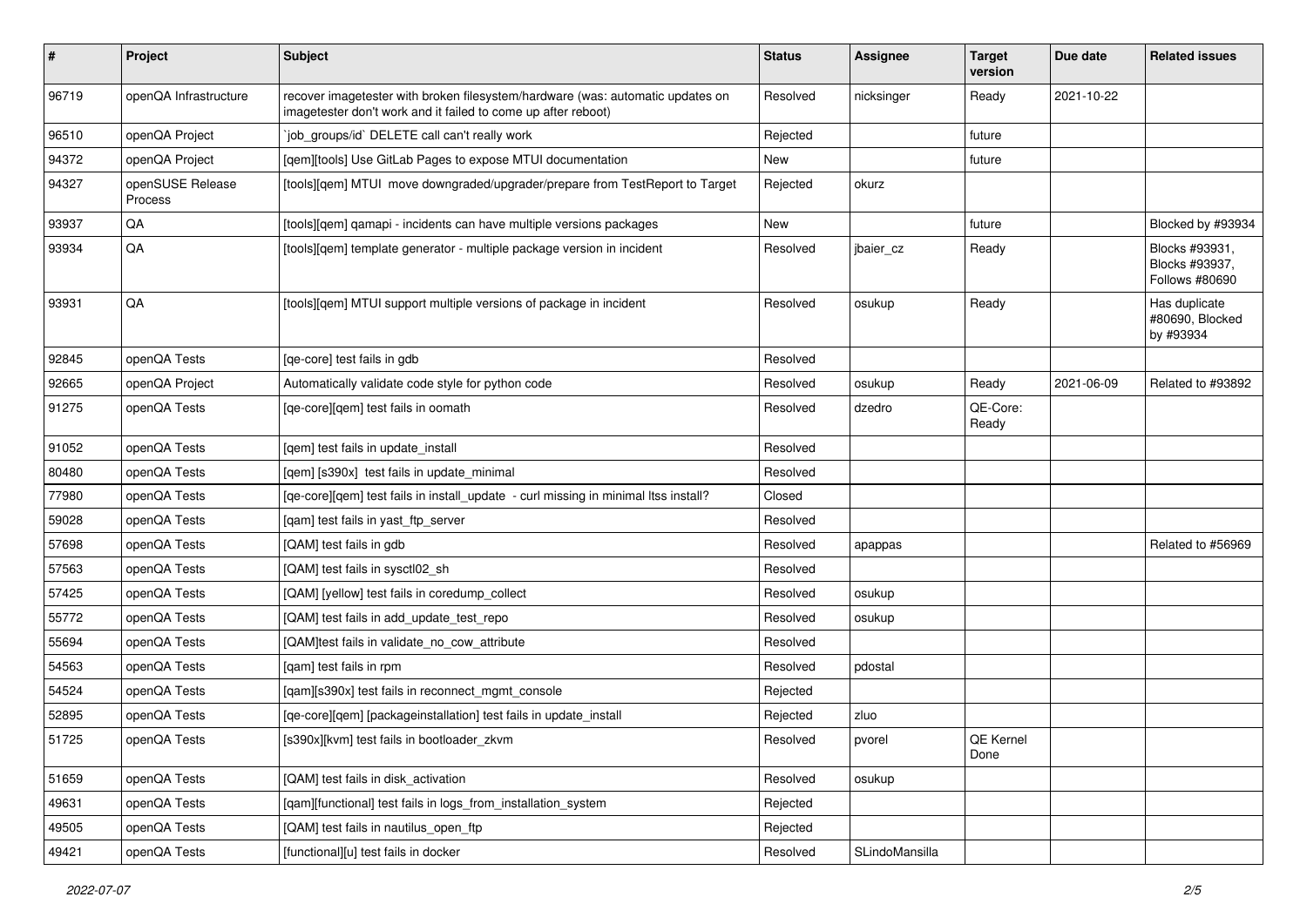| $\vert$ # | Project      | <b>Subject</b>                                                                                      | <b>Status</b> | Assignee    | <b>Target</b><br>version | Due date   | <b>Related issues</b>     |
|-----------|--------------|-----------------------------------------------------------------------------------------------------|---------------|-------------|--------------------------|------------|---------------------------|
| 48053     | openQA Tests | [aarch64] test fails in system_workarounds                                                          | <b>New</b>    |             |                          |            |                           |
| 45017     | openQA Tests | [gam] test fails in vsftpd                                                                          | Rejected      |             |                          |            |                           |
| 43826     | openQA Tests | [qam] [SLE15] test fails in systemd_testsuite                                                       | Rejected      |             |                          |            | Is duplicate of<br>#36754 |
| 42488     | openQA Tests | [qam][functional][y][fast] test fails in partitioning_raid                                          | Resolved      | mloviska    | Milestone 20             | 2018-10-23 |                           |
| 42476     | openQA Tests | [QAM] test fails in firefox_emaillink                                                               | Resolved      | dzedro      |                          |            |                           |
| 42242     | openQA Tests | [QAM] test fails in gnome_classic_switch - tracing protection popup                                 | Rejected      |             |                          |            |                           |
| 41987     | openQA Tests | [QAM] test fails in firefox_smoke                                                                   | Resolved      | dzedro      |                          |            |                           |
| 39194     | openQA Tests | [QAM][SLE-15] test fails in kdump_and_crash                                                         | Resolved      | osukup      |                          |            |                           |
| 38930     | openQA Tests | [QAM] test fails in firefox_java                                                                    | Rejected      |             |                          |            |                           |
| 38861     | openQA Tests | [opensuse] test fails in first_boot                                                                 | Resolved      | okurz       |                          |            | Has duplicate<br>#38864   |
| 38858     | openQA Tests | [QAM] [SLE15] test fails in qa_test_klp                                                             | Resolved      | osukup      |                          |            |                           |
| 38783     | openQA Tests | [qam] [wayland] test sometimes fails in window_system                                               | Resolved      | jbaier_cz   |                          |            | Related to #45677         |
| 38750     | openQA Tests | [QAM] test fails in zypper_lifecycle_toolchain                                                      | Resolved      | riafarov    |                          |            |                           |
| 38723     | openQA Tests | [QAM][SLE12SPx] test fails in wireshark                                                             | Rejected      |             |                          |            |                           |
| 38720     | openQA Tests | [QAM][SLE15] test fails in firefox_passwd different page than excepted shown                        | Closed        |             |                          |            |                           |
| 37722     | openQA Tests | [gam][sle15] test fails in docker                                                                   | Rejected      |             |                          |            |                           |
| 37719     | openQA Tests | [qam][sle-15] test fails in java                                                                    | Rejected      | pgeorgiadis |                          |            |                           |
| 36345     | openQA Tests | [qam]test fails in firefox_mhtml                                                                    | Rejected      | bfilho      |                          |            |                           |
| 35098     | openQA Tests | [qam] test fails in libreoffice_open_specified_file                                                 | Resolved      | jbaier_cz   |                          |            | Related to #34144         |
| 32845     | openQA Tests | [qam] test fails in firefox_passwd - pwd change confirmation window hinders test from<br>proceeding | Resolved      | bfilho      |                          |            |                           |
| 31654     | openQA Tests | [qam] [ppc64le] ltp_fs_readonly and ltp_fs_ext4                                                     | Closed        |             |                          |            |                           |
| 30883     | openQA Tests | [qam] test fails in command_not_found                                                               | Resolved      | riafarov    |                          |            |                           |
| 30793     | openQA Tests | [qam] test fails in firefox_smoke                                                                   | Rejected      |             |                          |            |                           |
| 30781     | openQA Tests | [qam] test fails in vnc_two_passwords                                                               | Resolved      |             |                          |            |                           |
| 30631     | openQA Tests | [qam][12-SP1][12-SP2] test fails in kdump_and_crash                                                 | Resolved      | osukup      |                          |            |                           |
| 29363     | openQA Tests | [qam] test fails in evolution_timezone_setup - 12SP3 got version update :(                          | Resolved      | pcervinka   |                          |            |                           |
| 29360     | openQA Tests | [qam] test fails in evolution_meeting_pop                                                           | Rejected      |             |                          |            | Related to #21774         |
| 29357     | openQA Tests | [qam] test fails in evolution_meeting_imap                                                          | Rejected      |             |                          |            | Related to #21774         |
| 29351     | openQA Tests | [qam] test fails in user_defined_snapshot                                                           | Closed        |             |                          |            | Is duplicate of<br>#29661 |
| 29345     | openQA Tests | [qam] test fails in yast2_lan_restart                                                               | Resolved      |             |                          |            |                           |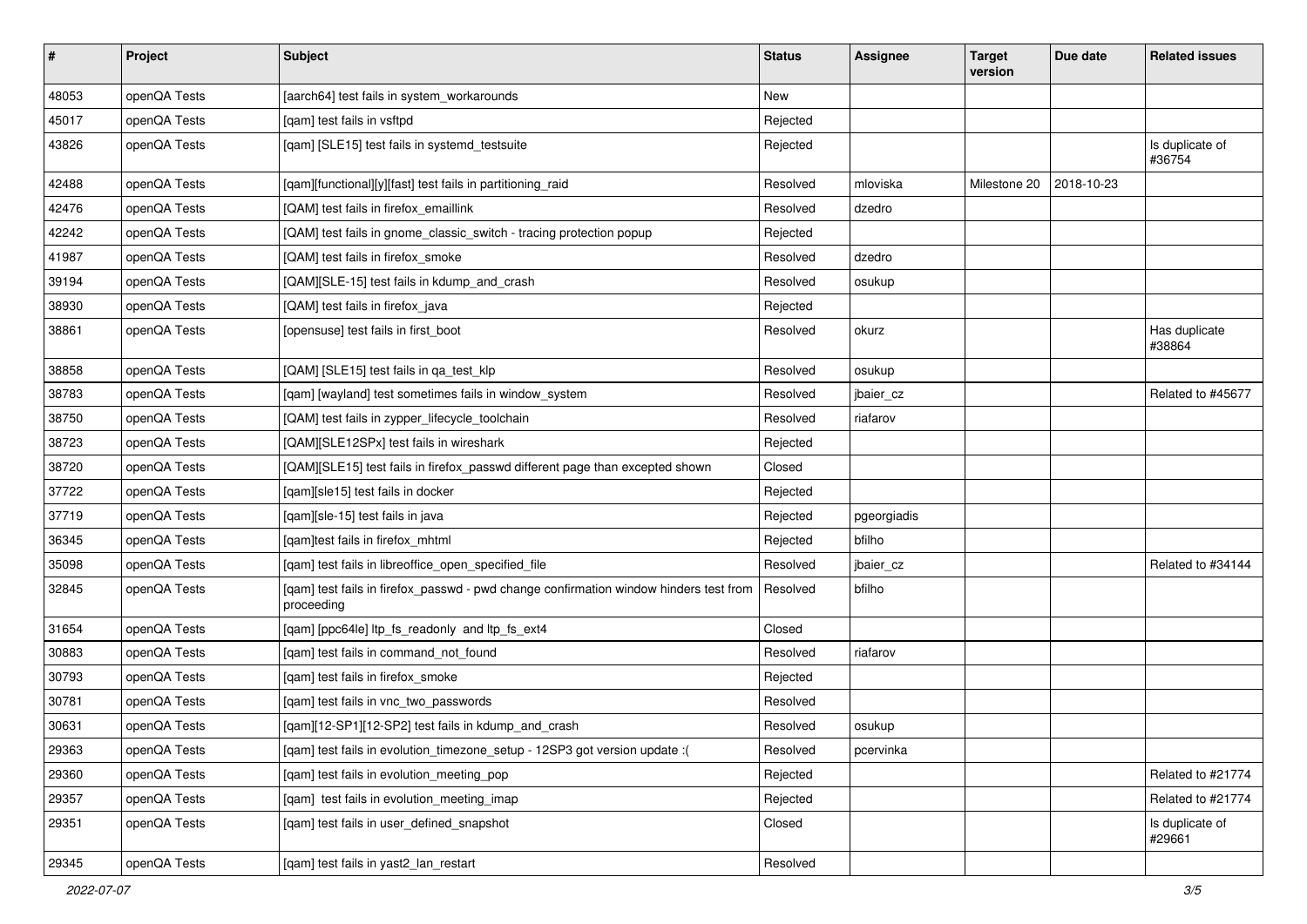| $\vert$ # | Project        | <b>Subject</b>                                                                 | <b>Status</b> | Assignee     | <b>Target</b><br>version | Due date | <b>Related issues</b>                                                                                                           |
|-----------|----------------|--------------------------------------------------------------------------------|---------------|--------------|--------------------------|----------|---------------------------------------------------------------------------------------------------------------------------------|
| 27442     | openQA Project | Not possible use shared workers                                                | Rejected      |              |                          |          |                                                                                                                                 |
| 27080     | openQA Tests   | [gam] test fails in mysgl odbc                                                 | Resolved      | emiura       |                          |          |                                                                                                                                 |
| 27006     | openQA Tests   | [gam] test fails in force cron run                                             | Rejected      |              |                          |          |                                                                                                                                 |
| 26980     | openQA Tests   | [gam] test fails in application starts on login +                              | Rejected      |              |                          |          |                                                                                                                                 |
| 26976     | openQA Tests   | [gam] test fails in firefox - http://html5test.com/ broken                     | Rejected      |              |                          |          | Is duplicate of<br>#14848                                                                                                       |
| 26974     | openQA Tests   | [qam] test fails in libreoffice_open_specified_file                            | Resolved      | <b>JWSun</b> |                          |          |                                                                                                                                 |
| 26968     | openQA Tests   | [QAM] test fails in pcre                                                       | Resolved      |              |                          |          |                                                                                                                                 |
| 26950     | openQA Tests   | [qam] test fails in wireshark - Status bar does not show live capture status   | Resolved      | vsvecova     |                          |          |                                                                                                                                 |
| 26908     | openQA Tests   | [gam] test fails in firefox urlsprotocols                                      | Resolved      | vsvecova     |                          |          |                                                                                                                                 |
| 26906     | openQA Tests   | [qam] test fails in docker_compose                                             | Resolved      | pgeorgiadis  |                          |          |                                                                                                                                 |
| 26858     | openQA Tests   | [gam] test fails in glxgears - pkcon timeout                                   | Resolved      | coolo        |                          |          |                                                                                                                                 |
| 26856     | openQA Tests   | [gam] test fails in wireshark - assert script run not typing command correctly | Rejected      | pcervinka    |                          |          | Related to #26852,<br>Related to #25684,<br>Related to #20628,<br>Related to #19438                                             |
| 26086     | openQA Tests   | [qam][ppc64le] test fails in user_settings                                     | Closed        |              |                          |          |                                                                                                                                 |
| 19938     | openQA Project | [gam] jobs failed to star because broken assets download                       | Closed        |              |                          |          |                                                                                                                                 |
| 19322     | openQA Tests   | [gam] test fails in snapper thin lym                                           | Resolved      | okurz        |                          |          |                                                                                                                                 |
| 19320     | openQA Tests   | [gam] test fails in evolution mail imap                                        | Resolved      | pcervinka    |                          |          | Related to #17596,<br>Related to #18266,<br>Related to #20696,<br>Related to #15134,<br>Related to #18772,<br>Related to #19054 |
| 19284     | openQA Tests   | [gam] Test for LAMP7 stack                                                     | Resolved      | osukup       |                          |          |                                                                                                                                 |
| 19208     | openQA Tests   | [qam] php5_* tests are too dependent on test order                             | Resolved      | osukup       |                          |          | Related to #19382,<br>Related to #19384,<br>Related to #19336                                                                   |
| 19192     | openQA Tests   | [qam] [qa-automation] kernel exec fail due missing method                      | Resolved      | itzhao       |                          |          |                                                                                                                                 |
| 18992     | openQA Tests   | [qam] [sle] [qa_automation] qa_automations tests fail's with virtio_serial     | Resolved      |              |                          |          |                                                                                                                                 |
| 18860     | openQA Tests   | [gam] SLE12 GA and SLE12SP1 doesnt start virtio console correctly              | Resolved      | osukup       |                          |          | Related to #18980                                                                                                               |
| 18734     | openQA Tests   | [gam] kgraft/gam-minimal - is patch needed                                     | Resolved      | osukup       |                          |          |                                                                                                                                 |
| 18478     | openQA Tests   | [qam] install_update and install_patterns doesnt work correctly on SLE12SP1    | Resolved      | osukup       |                          |          |                                                                                                                                 |
| 18386     | openQA Tests   | [qam] No graphics framebuffer on xgene2 aarch64                                | Closed        |              |                          |          |                                                                                                                                 |